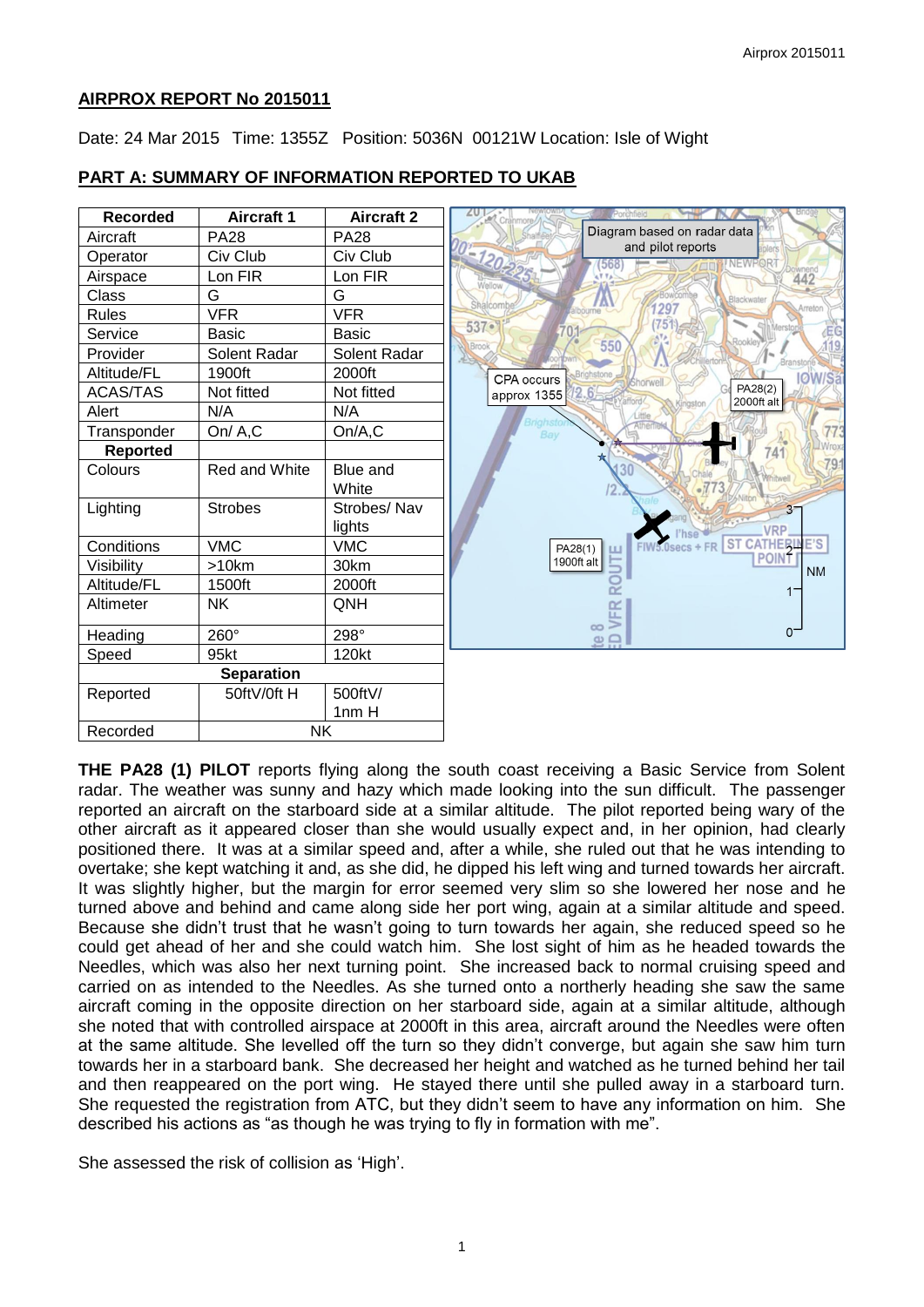**THE PA28(2) PILOT** reports flying at 2000ft, south of St Catherine's Point when he saw traffic on his port side approximately 1nm from his wing and 500ft above, he moved behind the aircraft maintaining good separation and visual contact throughout. He then turned away from the other aircraft and out to sea to allow the other aircraft to turn at the Needles VRP; the other pilot then turned at this point and was on a SE heading. He had now turned his own aircraft at the Needles VRP and was orbiting to allow his passenger to take photos and allow the other aircraft to gain more distance. After this the other aircraft was out of sight and he didn't see it again. At no time did he consider that either aircraft were in any danger, or he didn't believe there had been an Airprox because he had maintained good separation and visual contact at all times.

He assessed the risk of collision as 'None'.

## **Factual Background**

The weather at Southampton was reported as:

EGHI 2413500Z 32011KT 280V350 9999 FEW030 07/M01 Q1028=

#### **Analysis and Investigation**

## **CAA ATSI**

The two aircraft involved were operating VFR in Class G Airspace where it is ultimately the pilots' responsiblility for collision avoidance. Both pilots were being provided with a Basic Service by Solent Radar at Southampton, and both aircraft were flying more or less clockwise around the Isle of Wight. The R/T recordings provided were of only 120.225 although one pilot reported on 128.855. These two frequencies were 'cross-coupled' at Southampton so they effectively operate as one frequency. Although both aircraft were under a Basic Service mutual Traffic Information was provided by the Solent Radar controller which they are required to do if they notice that a definite risk of collision exists. However, a controller providing a Basic Service is not required to monitor a flight. The pilot of PA28(1) confirmed they were visual with the traffic. The Radar screenshot below (Figure 1) showed the two aircraft concerned (at the bottom of the picture) with the range set to a similar range to that which the controller would have seen. The PA28(1) squawking 3670 filed the initial report, PA28(2) squawking 3666, converged from the north east and then turned left behind PA28(1) before routing parallel towards The Needles are at the western point of the Isle of Wight.

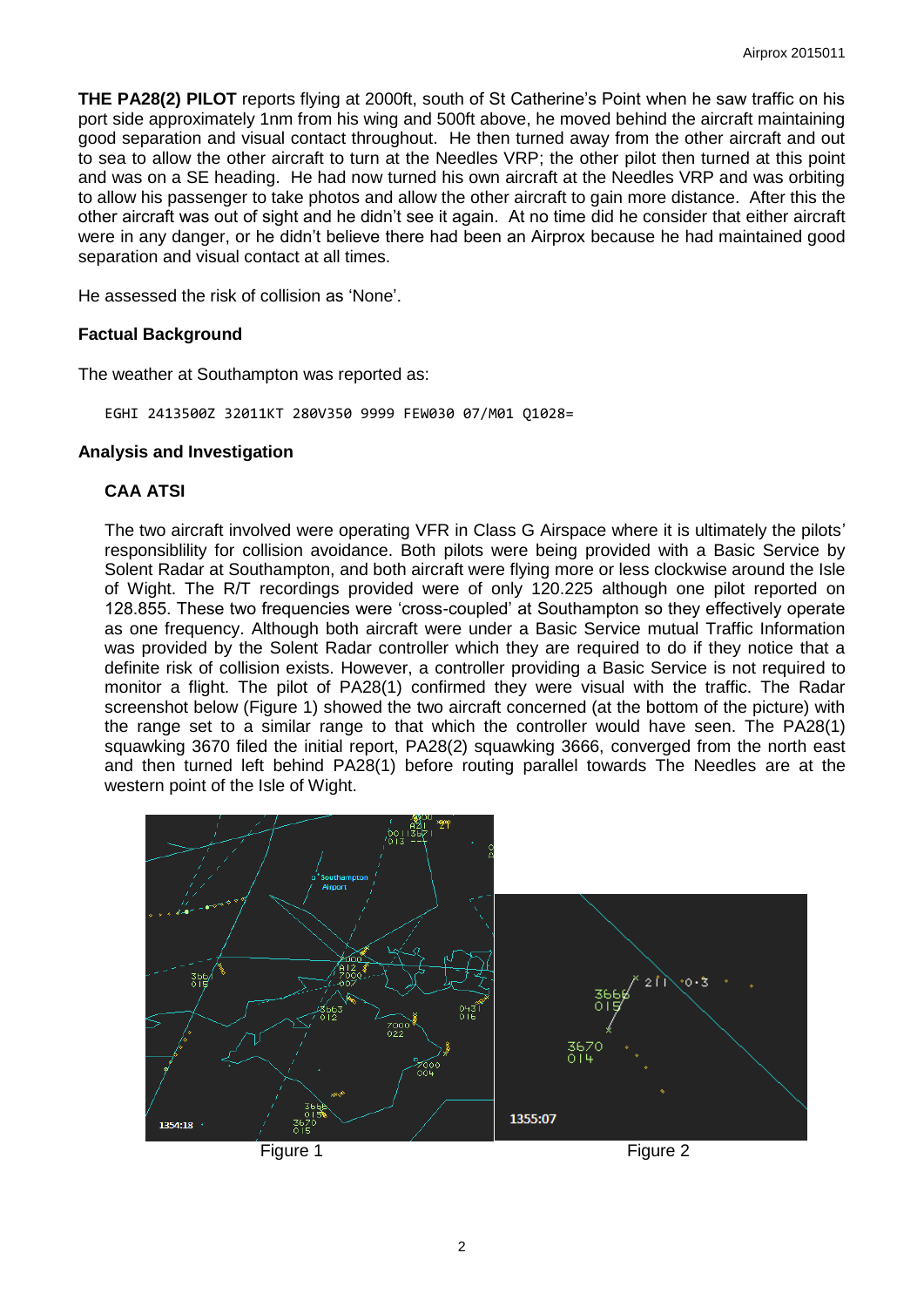Figure 2 showed the relative positions just prior to when the controller gave the traffic information. The radar returns show Flight Level information which indicated approximately 450ft lower than the aircraft height – due to the high QNH. Having gradually converged with PA28(1), PA28(2) made a left turn and appeared to pass behind the other aircraft. However, low-level radar coverage caused the contacts to become intermittent so the horizontal distance in Figure 2 is the minimum radar indicated. Beyond these images radar contact with both aircraft was sporadic.

## **UKAB Secretariat**

PA28(2) fades from the NATS radars just before CPA, when the aircraft are 100ft and 0.5nm apart, therefore the exact CPA is not known. Both pilots shared an equal responsibility for collision avoidance and not to operate in such proximity to other aircraft as to create a collision hazard<sup>1</sup>. If the incident geometry is considered to be converging then PA28(1) pilot was required to give-way.<sup>2</sup>

## **Summary**

An Airprox was report on 24<sup>th</sup> March at 1355 between two PA28s, both VMC and VFR at approximately 2000ft. Both aircraft were receiving a Basic Service from Solent Radar, and received Traffic Information about the other aircraft.

# **PART B: SUMMARY OF THE BOARD'S DISCUSSIONS**

Information available consisted of reports from the pilots of both aircraft, transcripts of the relevant RT frequencies, radar photographs/video recordings, and reports from the appropriate ATC and operating authorities.

The Board opined that this Airprox essentially revolved around differing perceptions of relative proximity; one pilot thought that there had been an Airprox whilst the other didn't. Both pilots were undertaking a similar sortie, and were probably using the same turning points; furthermore, it was agreed that, given their similar routing and performance, it would have been difficult to out-pace or slow down by very much to effect any form of separation. In looking at the actions of PA28 (1) pilot, the Board noted that she was clearly concerned by the positioning of the other aircraft to her righthand side. They also noted that, under SERA regulations, the pilot of PA28 (1) was required to give way to PA28 (2). In the event, the pilot of PA28 (2) was also visual with PA28 (1), and had himself chosen to avoid it to give himself more room to manoeuvre for his own task requirements. In all of this, the Board wondered why the two pilots had simply not spoken to each other on the radio to mutually arrange deconfliction. In this respect, although not directly pertinent to this incident, the Board also noted that, in Scotland, there is an ongoing trial of 135.475 as a general VHF low-level common frequency; they opined that, had this been available in this area it may have allowed the two pilots to communicate directly.

The Board noted the vastly differing estimates of the separation from the two pilots, and also noted that the pilot of PA28 (1) had had to ask Solent for the registration of PA28 (2). They thought that, had the aircraft really only been 50ft apart, the PA28 (2)'s registration could have been fairly easily read by PA28 (1)'s pilot. In the end, they came to the conclusion that the separation was probably much more than 50ft, and likely somewhere between the two estimates; however, they urged pilots to take all measures to avoid other aircraft by a good margin since they could not know the other pilot's intentions, or whether they had been seen themselves.

In determining the cause, the Board agreed that the root of the incident was that the pilot of PA28 (1) had been concerned by the proximity of PA28 (2). Because both pilots had both been visual with each other, the Board opined that the two aircraft were never going to collide, and assessed the degree of risk as C; effective and timely actions had been taken by the PA28 (2) pilot.

 $\overline{\phantom{a}}$ 

 $1$  SERA.3205 Proximity.

 $2$  SERA.3210 Right-of-Way (c) (2) Converging.